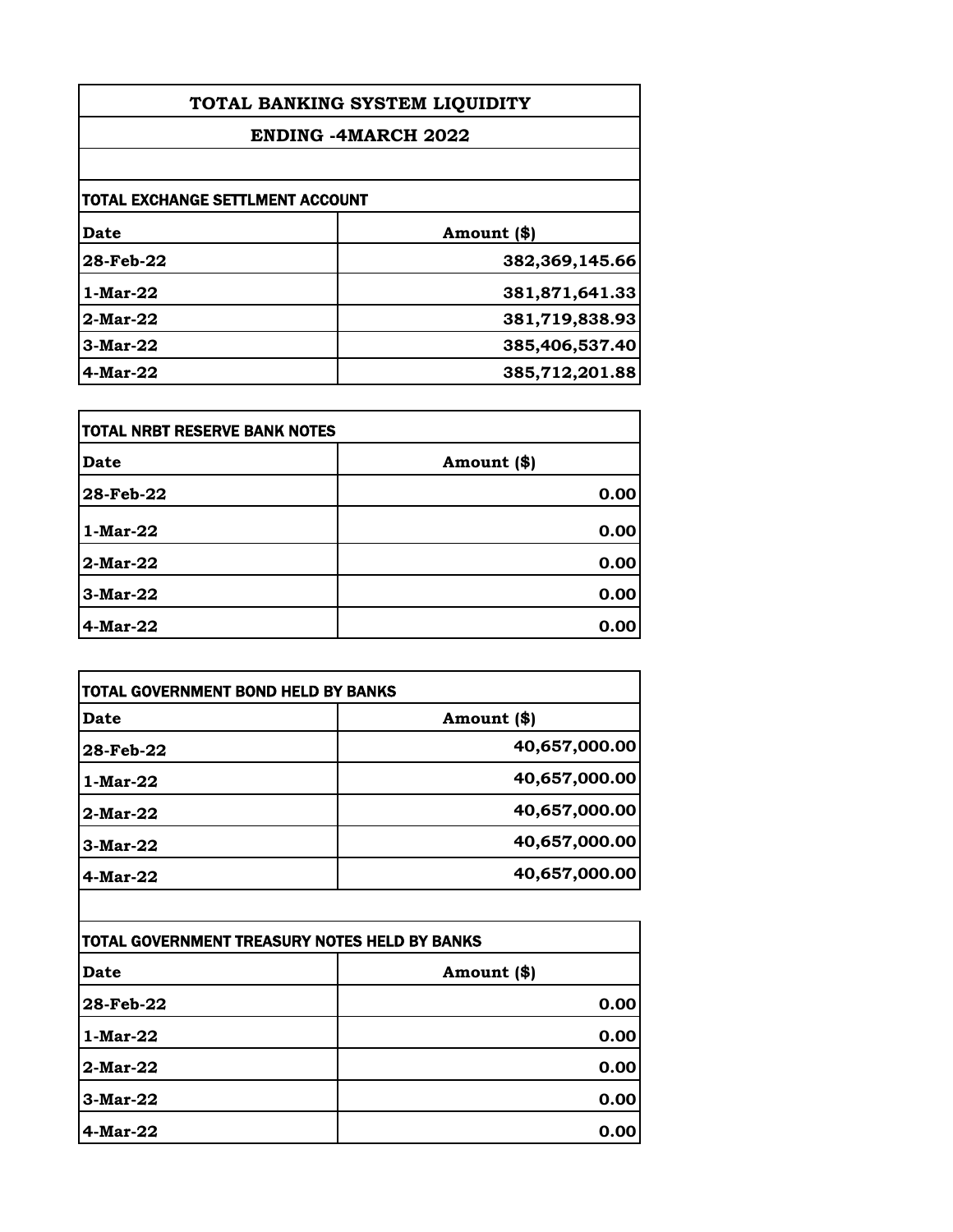| TOTAL BANKING SYSTEM LIQUIDITY<br><b>ENDING -11MARCH 2022</b> |                |                                         |             |
|---------------------------------------------------------------|----------------|-----------------------------------------|-------------|
|                                                               |                | <b>TOTAL EXCHANGE SETTLMENT ACCOUNT</b> |             |
|                                                               |                | <b>Date</b>                             | Amount (\$) |
| 7-Mar-22                                                      | 385,715,988.88 |                                         |             |
| 8-Mar-22                                                      | 385,012,192.69 |                                         |             |
| $9-Mar-22$                                                    | 383,076,855.71 |                                         |             |
| 10-Mar-22                                                     | 384,670,645.25 |                                         |             |
| 11-Mar-22                                                     | 385,048,624.74 |                                         |             |

| TOTAL NRBT RESERVE BANK NOTES |             |
|-------------------------------|-------------|
| Date                          | Amount (\$) |
| <b>7-Mar-22</b>               | 0.00        |
| 8-Mar-22                      | 0.00        |
| <b>9-Mar-22</b>               | 0.00        |
| 10-Mar-22                     | 0.00        |
| 11-Mar-22                     | 0.00        |

| TOTAL GOVERNMENT BOND HELD BY BANKS |               |
|-------------------------------------|---------------|
| Date                                | Amount (\$)   |
| <b>7-Mar-22</b>                     | 40,657,000.00 |
| 8-Mar-22                            | 40,657,000.00 |
| $9-Mar-22$                          | 40,657,000.00 |
| 10-Mar-22                           | 40,657,000.00 |
| 11-Mar-22                           | 40,657,000.00 |

| TOTAL GOVERNMENT TREASURY NOTES HELD BY BANKS |             |
|-----------------------------------------------|-------------|
| Date                                          | Amount (\$) |
| 7-Mar-22                                      | 0.00        |
| 8-Mar-22                                      | 0.00        |
| 9-Mar-22                                      | 0.00        |
| 10-Mar-22                                     | 0.00        |
| 11-Mar-22                                     | 0.00        |